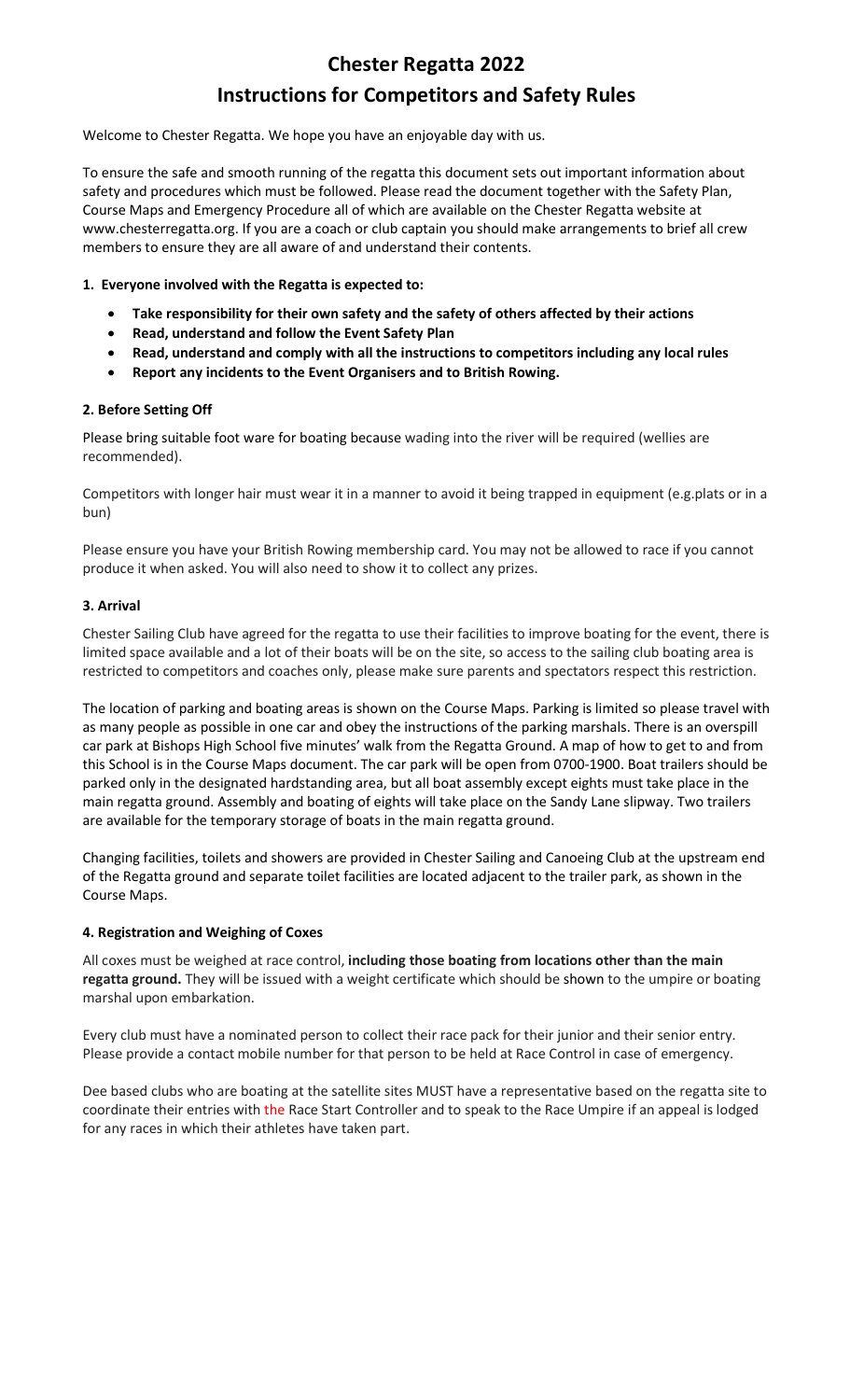# Chester Regatta 2022 Instructions for Competitors and Safety Rules

Race control will be open from 7.15 am for entry packs to be collected, these will include the final draw, competitor numbers, empacher numbers and substitution forms. Please ensure all substitutions are notified to race control prior to racing, a form stating entered crew members will be provided with your registration pack – please record the substitutions and hand in to Race Control. Spot checks on crew identity will be made and failure to notify substitutions may result in an Official Warning or disqualification.

Coxes are responsible for meeting the minimum weights for their class and must be weighed and certificated.

Numbers must be worn clearly visible on the back of the bowman and in the Empacher slots. Crews rowing in more than one event must wear only the number applicable to the event they are racing in.

## 5. Boating

For non-Chester based rowing clubs, all embarkation and disembarkation will be from beaches at the Sailing Club as shown in the Course Maps so wellies, crocs or sandals will be required. A one-way flow system will be in operation.

It is the responsibility of every competitor to ensure their equipment is safe complies with the rules. Checks will be made on the following:

- Bow balls securely attached (examine rigorously if tape has been used), pointing forwards rather than upwards or sideways. Even with a regulation ball the bow of a boat is capable of seriously injuring someone on impact: accept nothing that is not clearly up to standard.
- Heels of shoes to be able to rise no more than 70mm (3") and comply with current equipment regulations in "Rules of Racing 2019".
- Heel release cords to be in good order (not rotten), well secured, and independent of one another; do not underestimate the force which can be applied by a rower struggling with trapped heels.
- All rowers and coxes will be suitably clad at the start for the prevailing weather.
- Whilst we accept that many clubs still permit hoodies to be worn on the way down to the start, these can give rise to safety issues. If they are worn, please consider whether it might be safer to wear them inside out with the hoods tucked into the collar.
- All coxes will wear a Personal Flotation Device (life jacket). Its straps must be in good order, properly adjusted and worn on top of all other clothing.
- Coxes in front-loaders not to be too tight a fit. No automatic life jackets in front-loaders.
- All boats to have watertight buoyancy compartments or retro-fitted buoyancy bags. Plastic bottles are not acceptable as additional buoyancy.
- Rudder lines, steering shoes, coxes' handles and the rudder itself to be securely attached and running smoothly.
- Please ensure that all competitors are able to provide their British Rowing membership cards as requested by Regatta officials in accordance with the Rules of Racing. Make sure you have it with you or that your coaches can produce them.

The regatta has been designed so that the winner of side-by-side races stays on the water to go back to the start for their next race. If all competitors comply with this the maximum length of time from the start of their event to the final should be under 90 minutes, please ensure rowers are suitably prepared for this in the event they reach the final of their event.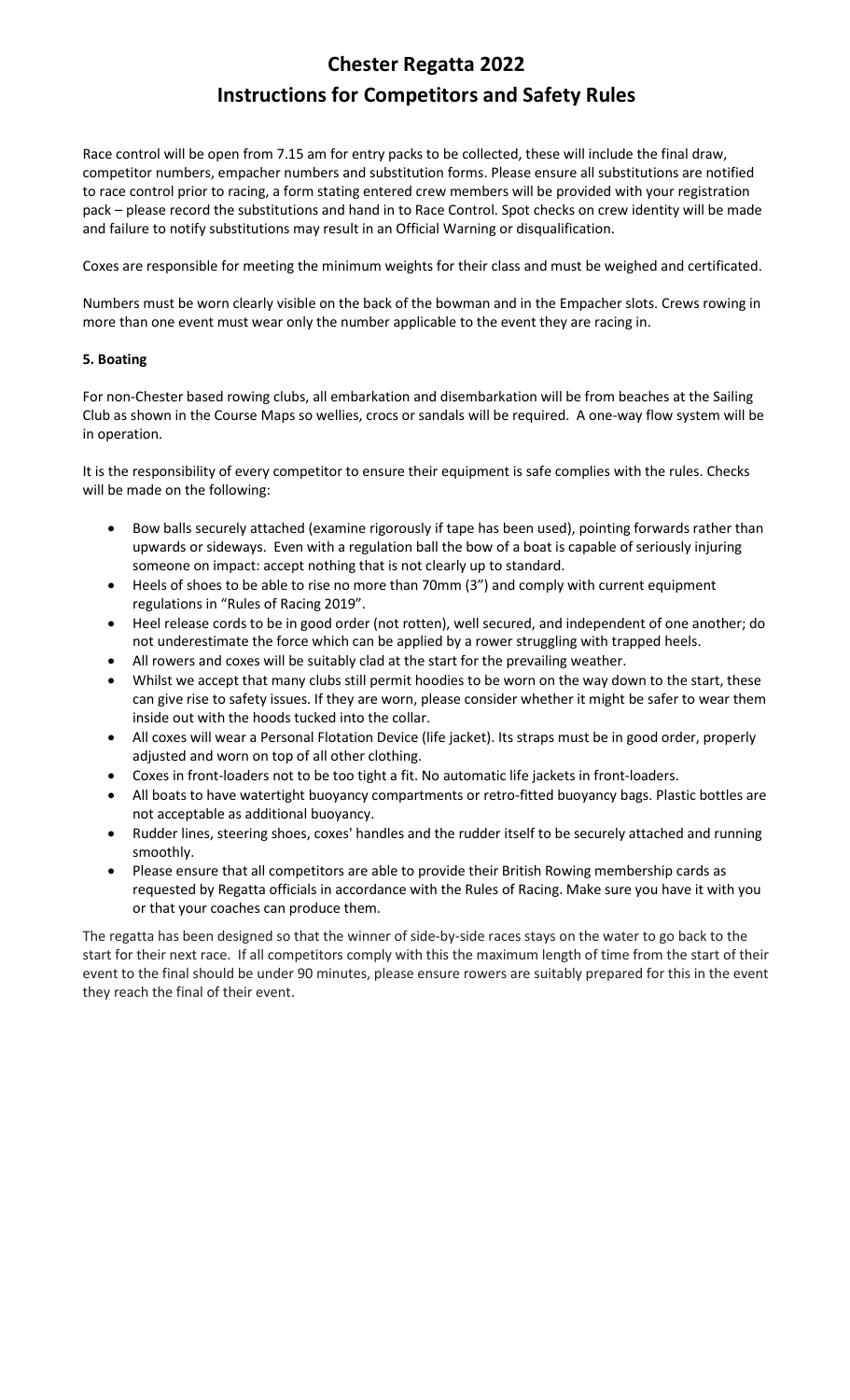# Chester Regatta 2022 Instructions for Competitors and Safety Rules

## 6. Circulation Pattern and Hazards on the Course

## IMPORTANT – PLEASE READ CAREFULLY

## Circulation Pattern

The circulation pattern is shown on the course plan. Please ensure you are familiar with it. Especially:

- if you are approaching the course from down river keep to the **left (Enclosure side)** of the pontoon below the finish
- when going up to the start use the Enclosure side lane, keeping inside the line of buoys and out of the racing lanes
- when you pass the finish keep to the left of the pontoon and steer clockwise around it to get back into the lane on the Enclosure side

Failure to follow these circulation rules may result in an Official Warning or more severe penalties.

## Hazards

a). A tree protrudes from the bank 150 metres below the start on the Meadows side. This is marked on the course plan. You should be aware of this if racing on the Meadows side.

b). Large pleasure boats (Lady Diana, Jackie etc) will be operating for most of the day of the Regatta and using the public lane on the enclosure side of the course. Umpires on the course will try to warn crews of their approach, but you should also keep a lookout for the craft and be prepared to take evasive action.

c). The river is also open to other water users. The pontoon umpire will ask canoeists etc to use the public lane, but again you should be on the lookout for such craft.

d). A ferry for foot passengers will be operating across the river 100 metres upstream of the finish during racing. The ferry times its crossings to avoid racing crews, but again please be aware of its presence.

e). The boating and disembarkation areas slope. Non-slip matting has been laid in this area, but care should be taken when boating.

## 7. Approaching the Start

Crews should pair up wherever possible with their opposition near the outgoing stage prior to getting afloat.

Crews who have a bye in the first round of their event should note that their opposition will probably already be on the water from their previous race and will not be expecting to disembark for pairing up.

Immediately after embarkation all crews, including those boating from the downstream clubs, must stop at the Sailing Club and await instructions from the Start Controller, do not disembark (see Course Map) regarding the identity and location of their opposition.

On the way upstream for the short races crews must locate with the help of the Launch Marshal and then pair up with their opposition. Crews should not cross the line of buoys or stop or loiter on the way to the start because the navigation lane will be used by other river traffic going upstream. When crews are paired up and instructed to do so by the Launch Marshal they should turn downstream around the large Red Buoy and proceed alongside their opposition towards the White